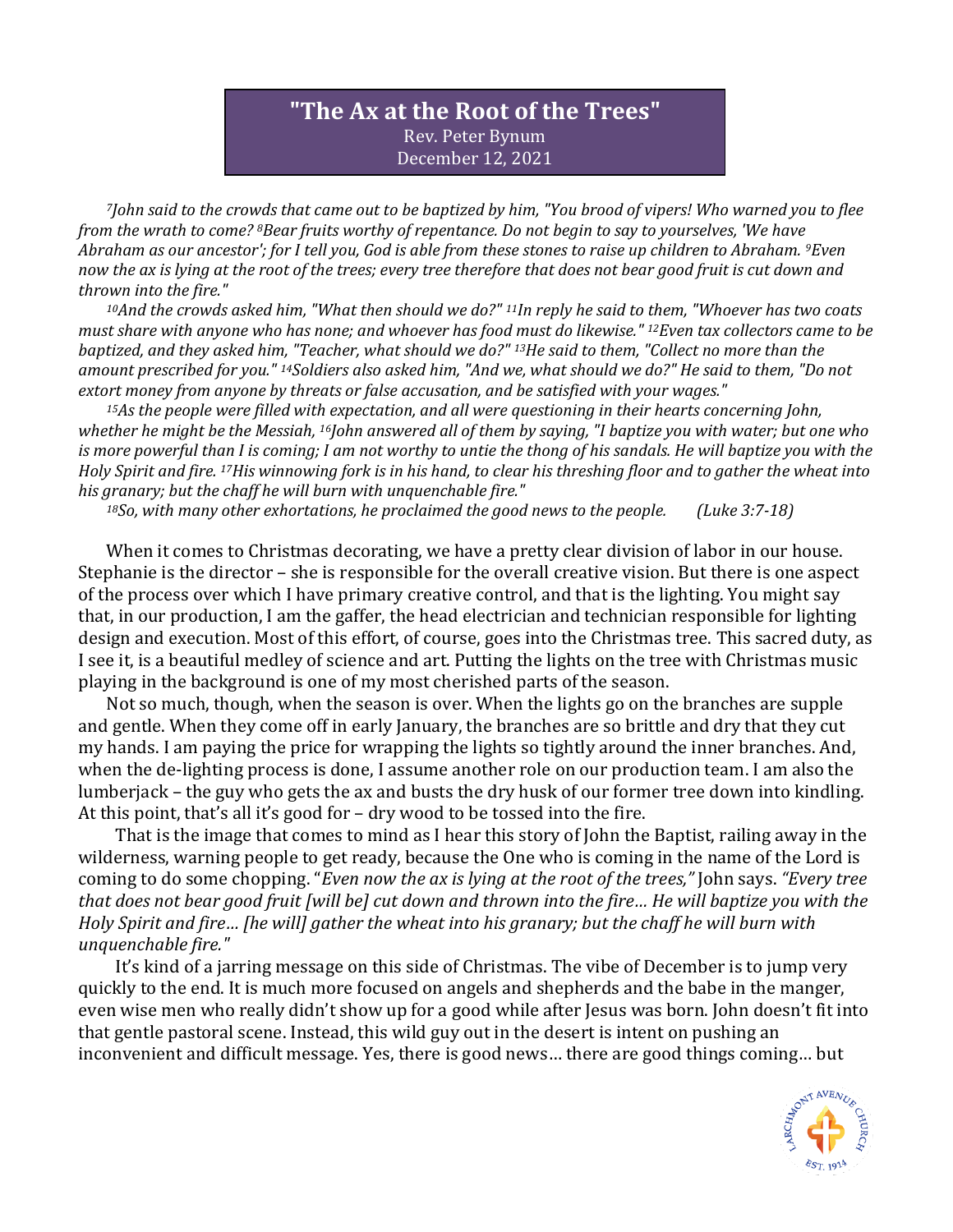John preaches that we cannot forget the work we have to do now if we want to greet the Messiah later in the way the Messiah deserves to be greeted.

The art on the cover of your bulletins this morning, which depicts John as the "Angel of the Desert," indicates the seriousness of it all. He is holding his own head in a chalice. And if you look closely at the bottom right corner, you see a small tree with an ax leaning precariously at the roots. Even in the warm glow of the season, it is hard to soften the sharp edge of John's message. He wants us to wrestle with a scary question: Could we be one of those unfortunate trees that are destined for the ax?

In asking this question, we are interpreting John's comment as if each person, each one of us, is an individual tree. If our life does not bear good fruit, then our life will be cut off. Unfortunately, we cannot really discount this aspect of what John may be saying – that his call to repentance does point to an ultimate judgment of some kind.

But I believe there is another way to interpret John's call – one that sees Jesus as more than just an axe-wielding agent of divine wrath. I cannot help but notice that the ax in that old icon on your bulletin is untended. It is also at rest. Its weight is being held up in the crook of a lower branch. Yes, the ax lies close to the tender roots of the tree. Yes, future chopping is possible. But when John was preaching his message of repentance in the wilderness the world did not yet know the true nature of the divine woodsman – the Savior who would be the only one who could lay claim that weapon... the only one worthy to pick it up and decide how he might use it.

I can't help but think of the way Jesus, especially in the gospel of Mark, would tell people to keep his identity a secret. When he healed someone, and they saw his power, he would tell the healed person not to talk about it. When demons said, "We know who you are!", Jesus would order them to be quiet. The question is why? Why not let people say that he was the Messiah? Why would he not want people to tell this good news to everyone they could? John the Baptist was already a rock star. He was pulling in huge crowds… *in the desert*! Everyone was coming out to hear him preach, and he was just the opening act. Why not build the hype for the main event? What purpose could the secrecy serve?

My theory is that Jesus did not want them to tell the story because they would not tell it right. They wouldn't tell it right because they had only seen the early chapters. It would be too easy to jump to conclusions before the whole story was told… because whatever they thought a Messiah might be… whatever assumptions they would make about a divine king – how he would wield power, how he would hold people accountable or offer mercy, how he would heal or not heal or execute final judgment – all of those assumptions would be shattered by the cross. No one saw the cross coming. No one could have seen how far the world would go to keep the power of Jesus in a manageable space. And no one could have seen how far God would go in the name of love. No one would have ever envisioned the Messiah nailed up on a dead tree. The cross changed the whole story. So Jesus tried to keep it quiet, until they had a chance to see the end of the story.

The story of the ax changes in the same way. We might think we know what that ax is all about, but how could that story not be changed by Easter Sunday? If a tomb can be transformed into a symbol of resurrection, then what happens to an ax?

Here is the point I am really trying to make: What if the ax is not an instrument of final death, but rather a gardening tool? What if each of us is not a single tree, but more like a forest? What if the work of the one about to be born is not to be an executioner, but one who comes to prune away the parts of us that are diseased, dried out, skewed, or broken? What if the Savior plans to wield that ax not to end a life but to make life healthier, better and stronger?

Looking back at the icon on your bulletin, the ax is clearly present. But it is also alone and untended. It is at rest. It is not the central part of the message – it is off to one side, down in the